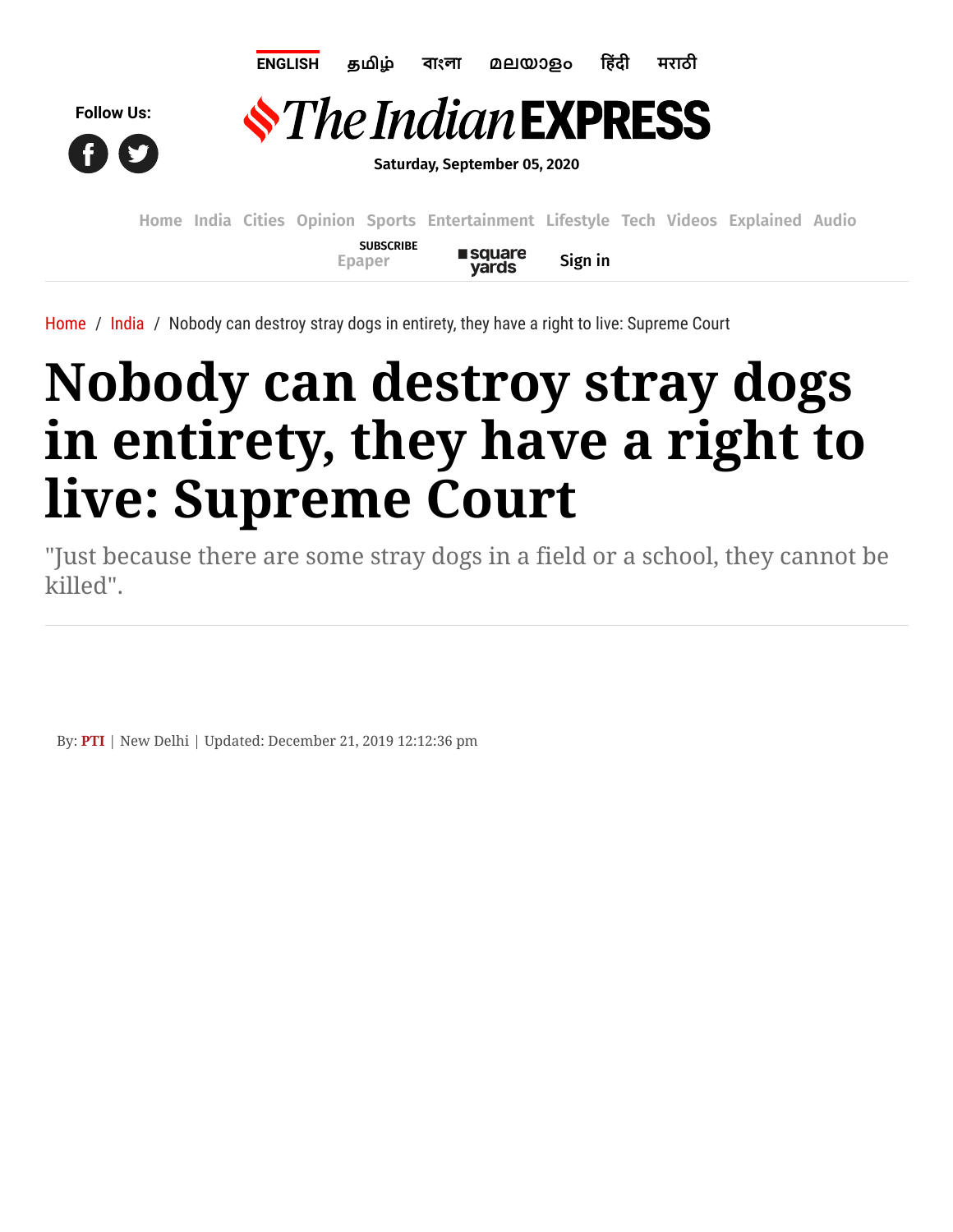

The apex court has been hearing a batch of petitions on issues relating to orders passed by various civic bodies on culling of stray dogs which have become a menace, especially in Kerala and Mumbai.

"Stray dogs have a right to live," was how the Supreme Court reacted sharply on Tuesday when a submission was made that such canines should be completely destroyed across the country.

A bench of Justices Dipak Misra and R Banumathi observed that though culling of stray dogs was permissible, there has to be a balance and a proper method for this. When one of the petitioners told the apex court that he wanted to "totally destroy" stray dogs across India, the bench said "nobody can destroy stray dogs in entirety. They also have a right to live".

Additional Solicitor General (ASG) Pinky Anand concurred with the observations of apex court and said that stray dogs have a right to live and there has to be a balance.

The apex court has been hearing a batch of petitions on issues relating to orders passed by various civic bodies on culling of stray dogs which have become a menace, especially in Kerala and Mumbai.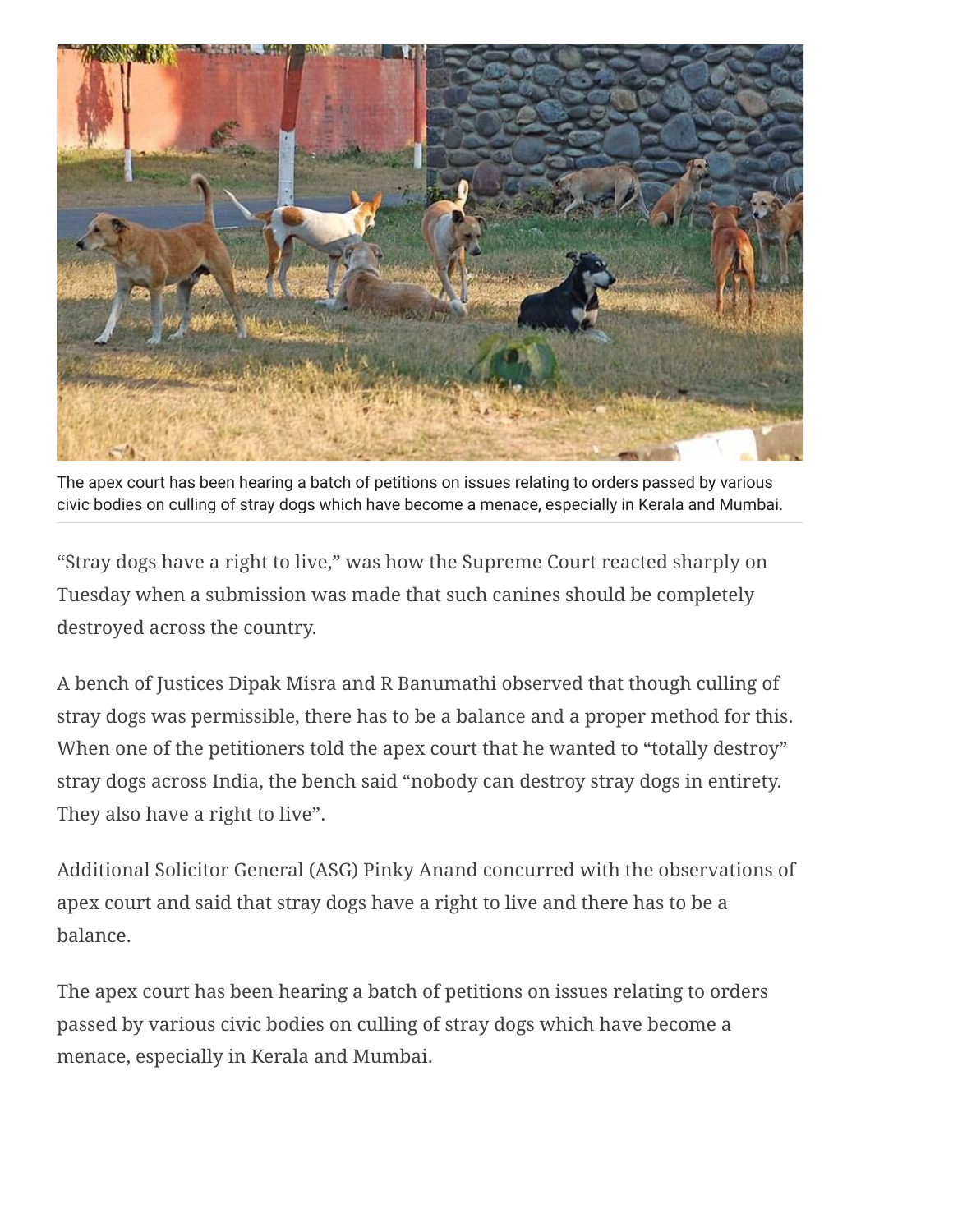During the hearing, another petitioner told the bench that vigilante groups in the state were still killing stray dogs despite apex court's direction in this regard.

The bench said it would hear the matter on the next date of hearing.

The Supreme Court had earlier restrained vigilante groups in Kerala from imparting training to children, distributing airguns to the people at subsidised rates to kill stray dogs and publicly propagate that there was a "war" against canines in the state.

Kerala's counsel had told the bench the state government was making "immense efforts" to curtail the spread of stray dogs and trying to ensure that no canines attack humans.

In an affidavit filed before the apex court, the Centre had said, "Involvement of various agencies/departments at the central and state level, more particularly at the state level, was required in proper and effective control and management of stray dogs as per ABC Rules implemented by the Animal Welfare Board of India (AWBI)."

The court appointed panel, in its interim report, had said more than one lakh people in Kerala have been bitten by dogs in 2015-16 and warned that frequent stray dog attacks on children there had created a dangerous situation.

Some NGOs and individual petitioners have moved the apex court against the decisions of some high courts, including the Bombay High Court and Kerala High Court, to allow municipal authorities to deal with the stray dogs menace as per the rules.



**Subscribe to receive the day's headlines from The Indian Express straight in your inbox**

Enter Your Email

**Subscribe**